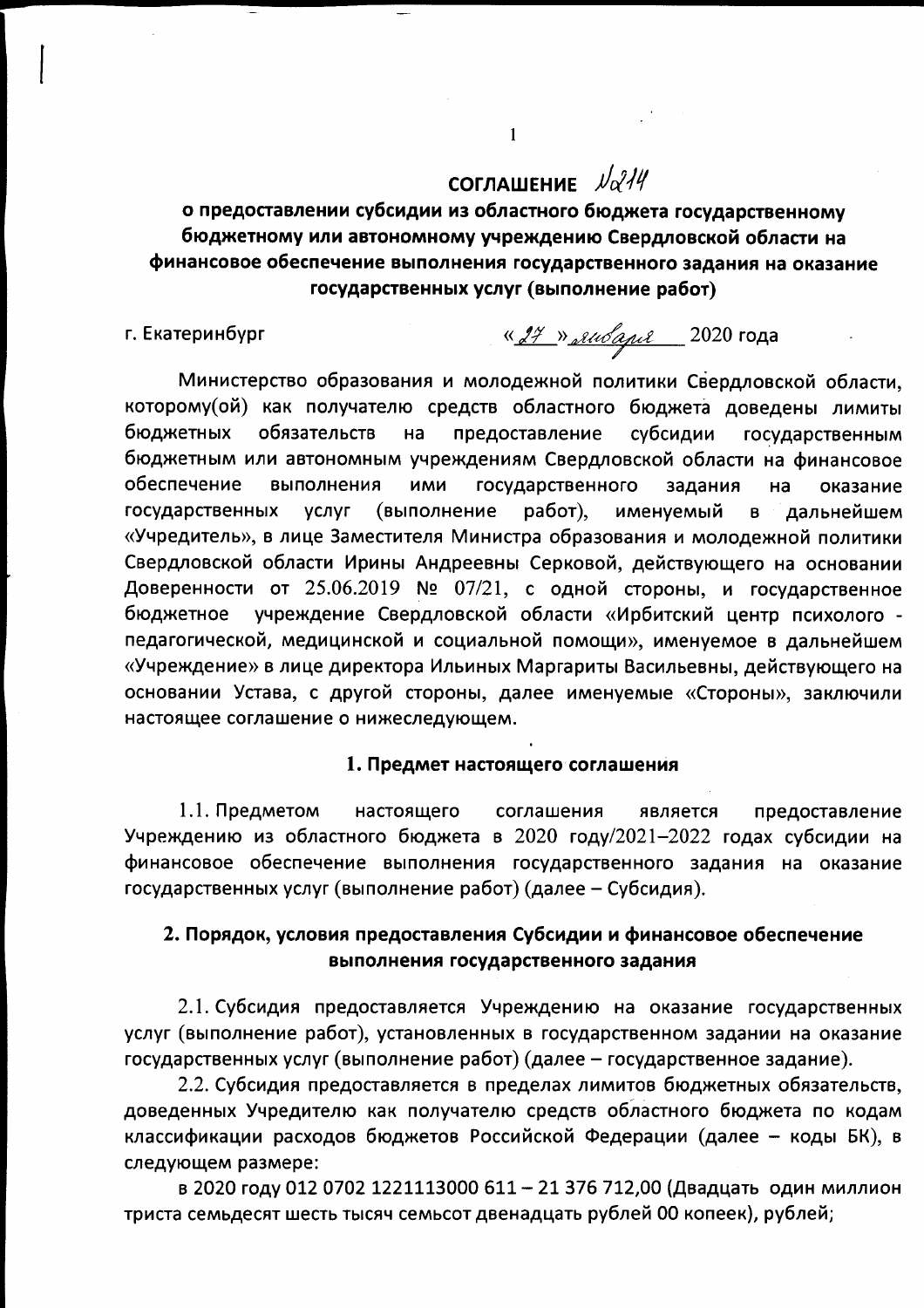в 2021 году 012 0702 1221113000 611 -21 376 712,00 (Двадцать ОДИН миллион триста семьдесят шесть тысяч семьсот двенадцать рублей 00 копеек), рублей:

в 2022 году 012 0702 1221113000 611 - 21 376 712,00 (Двадцать один миллион триста семьдесят шесть тысяч семьсот двенадцать рублей 00 копеек), рублей.

2.3. Размер Субсидии рассчитывается в соответствии с показателями государственного задания на основании нормативных затрат на оказание нормативов применением базовых затрат государственных **VCЛVГ**  $\mathbf{c}$ N корректирующих коэффициентов к базовым нормативам затрат и затрат на выполнение работ, определенных в соответствии с Порядком формирования государственного задания в отношении государственных учреждений Свердловской области и финансового обеспечения выполнения государственного задания, актом Правительства Свердловской утверждаемым нормативным правовым области.

### 3. Порядок перечисления Субсидии

3.1. Перечисление Субсидии Учреждению осуществляется частями, не реже одного раза в квартал в соответствии с приложением к настоящему соглашению, являющимся неотъемлемой частью настоящего соглашения.

3.2. Перечисление части Субсидии в размере 5 344 178,00 рублей (не более 25% от общего объема Субсидии) в первом квартале календарного года производится не позднее 10 рабочих дней с момента заключения настоящего соглашения.

3.3. Во втором и последующих кварталах календарного года Учредитель в течение 10 рабочих дней с момента рассмотрения квартального отчета Учреждения об исполнении государственного задания и составления по результатам его финансовое обеспечение субсидии на расчета **СVMMЫ** рассмотрения государственного задания, подлежащей перечислению по результатам исполнения государственного задания за отчетный период по форме, установленной правовым актом Министерства финансов Свердловской области, перечисляет Учреждению часть Субсидии, размер которой определяется исходя из результатов выполнения Учреждением государственного задания в предыдущем квартале календарного года, в соответствии с приложением к настоящему соглашению.

3.4. В четвертом квартале оставшаяся часть Субсидии подлежит перечислению в срок не позднее 30 декабря текущего года.

3.5. По итогам четвертого квартала в случае использования Учредителем своих прав, предусмотренных подпунктом 2 пункта 4.2 настоящего соглашения, Учреждением осуществляется частичный или полный возврат предоставленной Субсидии.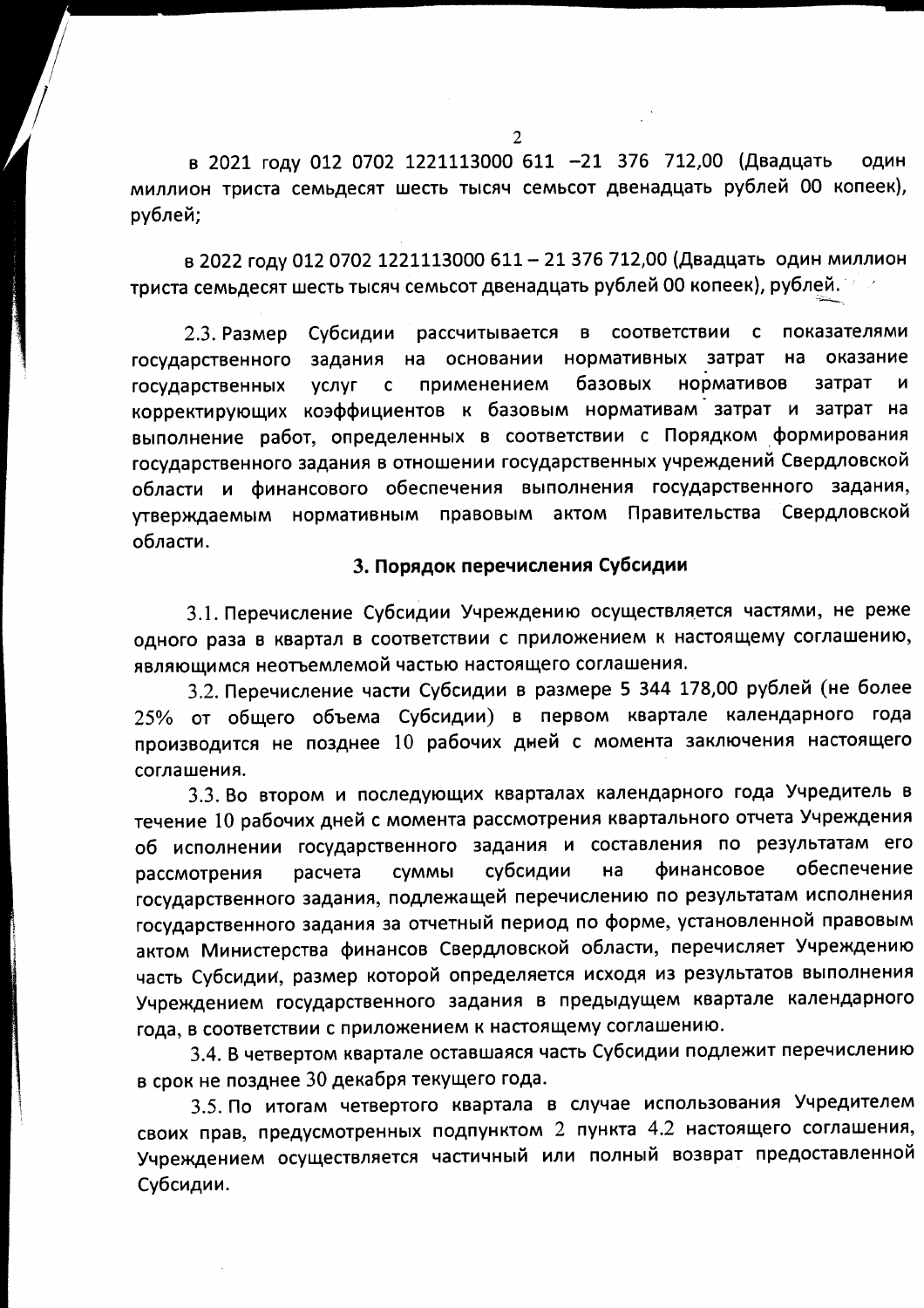### 4. Права и обязанности Сторон

4.1. Учредитель обязуется:

1) обеспечить предоставление Субсидии в соответствии с главой 2 настоящего соглашения;

2) осуществлять контроль за выполнением Учреждением государственного задания и плана финансово-хозяйственной деятельности, а также рассматривать отчеты Учреждения об исполнении государственного задания, предоставляемые в установленном порядке, в срок не позднее 30 календарных дней с момента их поступления;

3) рассматривать предложения Учреждения по вопросам, связанным с исполнением настоящего соглашения, в том числе по изменению размера Субсидии, и сообщать о результатах их рассмотрения в срок не более 30 календарных дней со дня поступления предложений;

4) вносить изменения в показатели, характеризующие объем государственных услуг (работ), установленные в государственном задании, в случае неисполнения годовых количественных показателей государственного задания, прогнозируемого на основании фактического исполнения количественных показателей государственного задания за отчетный период;

обеспечивающие 5) принимать Учреждением меры, перечисление Учредителю в областной бюджет средств Субсидии, подлежащих возврату в областной бюджет.

Возврат предоставленной Субсидии осуществляется по итогам календарного года на основании заключения по результатам рассмотрения годового отчета Учреждения об исполнении государственного задания, предоставляемого им в установленном Учредителем порядке (далее - Заключение);

6) выполнять иные обязательства, установленные бюджетным законодательством Российской Федерации, Порядком формирования государственного задания в отношении государственных учреждений Свердловской области и финансового обеспечения выполнения государственного задания, утвержденным постановлением Правительства Свердловской области от 08.02.2011 № 76-ПП «О Порядке формирования государственного задания в отношении государственных учреждений Свердловской области и финансового обеспечения выполнения государственного задания» (далее - Порядок), и настоящим соглашением.

4.2. Учредитель вправе:

1) запрашивать у Учреждения информацию и документы, необходимые для осуществления контроля за выполнением Учреждением государственного задания;

2) изменять размер предоставляемой  $\mathbf{B}$ соответствии  $\mathsf{C}$ настоящим соглашением Субсидии в течение срока выполнения государственного задания, в том числе по итогам каждого квартала календарного года, при соответствующем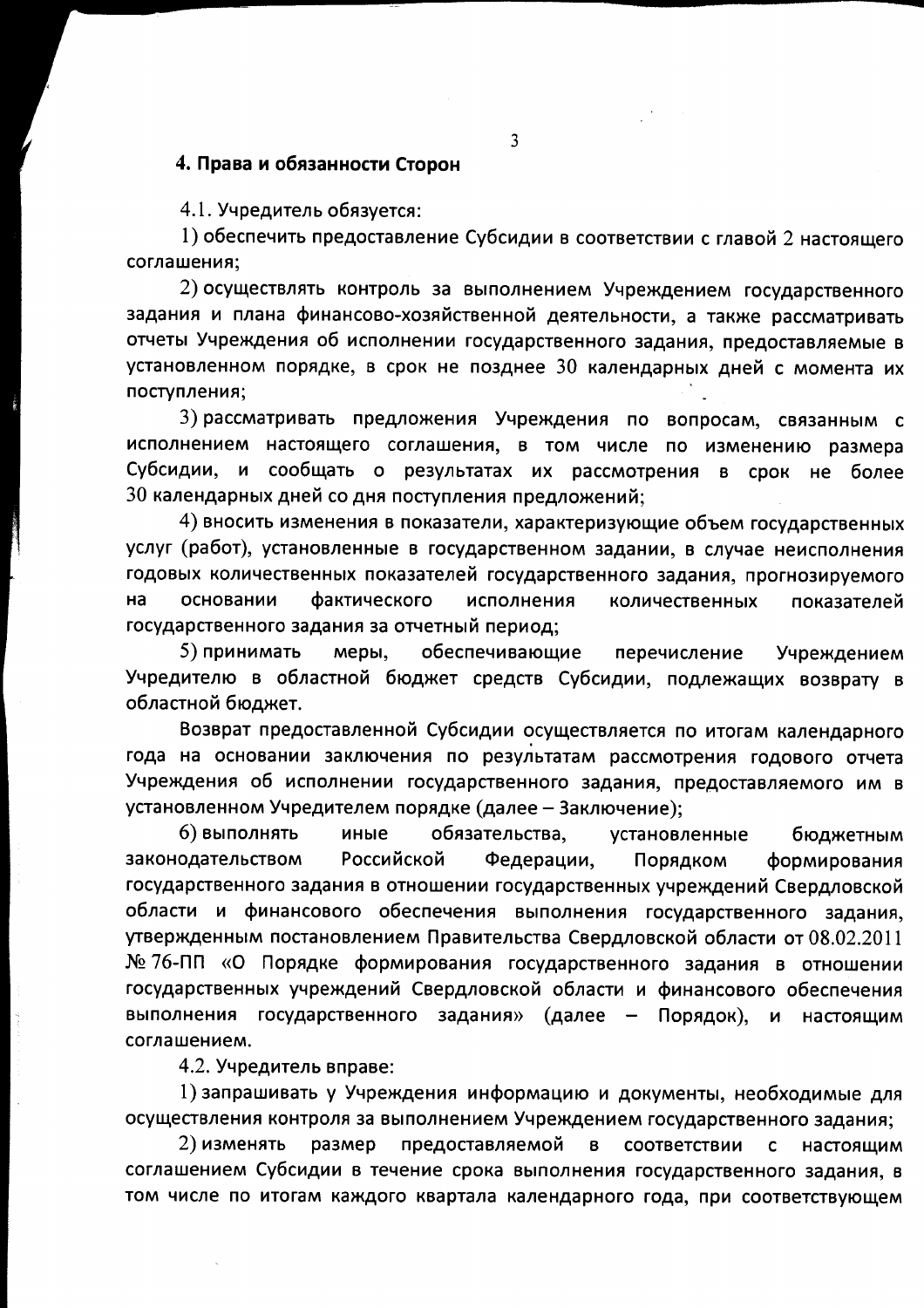объем показателей, характеризующих изменении государственных услуг (работ), указанных в государственном задании, в случае:

ассигнований, бюджетных объема **уменьшения** увеличения или предусмотренных законом Свердловской области об областном бюджете на соответствующий финансовый год и плановый период, и (или) лимитов бюджетных обязательств, предусмотренных Учредителю, с учетом необходимой корректировки государственного задания;

уменьшения или увеличения потребности в оказании государственных услуг (выполнении работ) (при наличии соответствующих бюджетных ассигнований в законе Свердловской области об областном бюджете на соответствующий финансовый год и плановый период);

необходимости уменьшения размера Субсидии в случае сдачи в аренду предоставленного в установленном порядке недвижимого имущества и особо Учреждением или закрепленного за имущества, движимого ценного приобретенного Учреждением за счет средств, выделенных Учредителем на приобретение такого имущества;

необходимости уменьшения размера Субсидии в случае, если бюджетное или автономное учреждение Свердловской области осуществляет платную деятельность государственного задания исходя И3 объема установленного рамках B которой (выполнение) оказание (работы), государственной за **УСЛУГИ** предусмотрено взимание платы, и среднего значения размера платы (цены, тарифа), установленного Учредителем в государственном задании;

принятия решения по результатам рассмотрения предложений Учреждения, направленных в соответствии с подпунктом 2 пункта 4.4 настоящего соглашения;

внесения изменений в нормативные затраты в связи с изменением размеров Учреждения, работников) категориям (отдельным работникам выплат непосредственно связанных с оказанием государственной услуги (выполнением государственной услуги связанных оказанием выплат,  $\mathbf{C}$ работы). **ИНЫХ** финансового объема изменению приводящих  $\overline{\mathsf{K}}$ работы), (выполнением вследствие принятия государственного задания, выполнения обеспечения нормативных правовых актов Российской Федерации (внесением изменений в нормативные правовые акты Российской Федерации) без соответствующего изменения показателей, характеризующих объем государственных услуг (работ), установленных в государственном задании;

3) осуществлять иные права, установленные бюджетным законодательством Российской Федерации, Порядком и настоящим соглашением.

4.3. Учреждение обязуется:

1) в срок не позднее 10 рабочих дней с момента окончания первого - третьего кварталов представлять Учредителю отчеты по форме согласно приложению № 4 к Порядку;

 $\boldsymbol{\Delta}$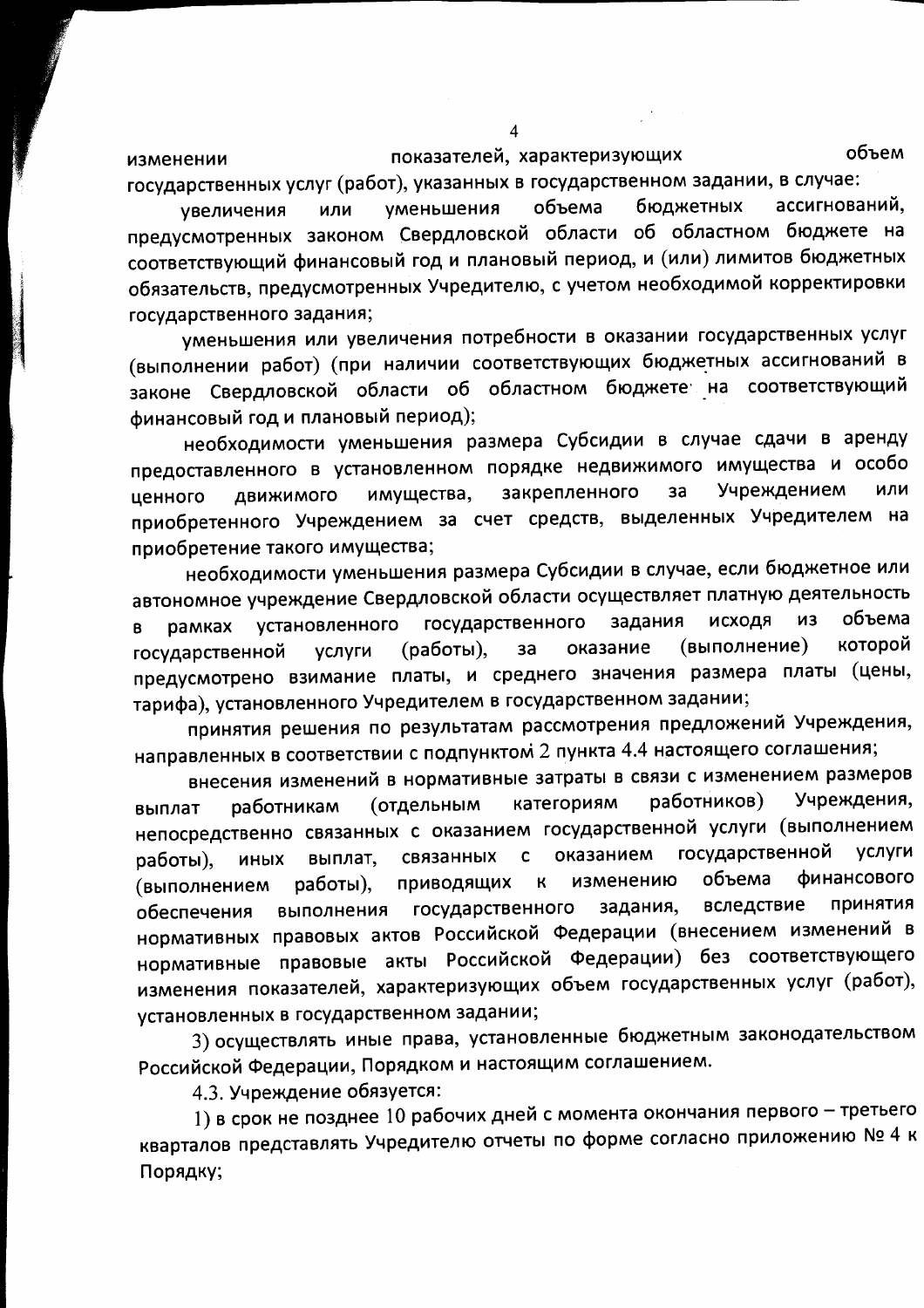Учредителю годовой по форме согласно отчет 2) представлять приложению № 2 к Порядку и в срок, установленный пунктом 9 Порядка;

3) представлять в течение 10 дней по запросу Учредителя информацию и необходимые для осуществления контроля. предусмотренного документы. подпунктом 1 пункта 4.2 настоящего соглашения;

4) осуществлять использование Субсидии в целях оказания государственных услуг (выполнения работ) в соответствии с требованиями к качеству и (или) объему (содержанию), порядку оказания государственных услуг (выполнения работ), определенными в государственном задании, и с соблюдением плановых финансово-хозяйственной показателей по выплатам, установленных планом деятельности Учреждения;

5) в течение 10 рабочих дней с момента поступления Заключения от Учредителя осуществить частичный или полный возврат в областной бюджет предоставленной Субсидии. Возврат осуществляется за счет остатков средств Субсидии, средств от приносящей доход деятельности. В случае отсутствия вышеуказанных источников возврат Субсидии осуществляется в течение периода, необходимого для полного возмещения излишне израсходованных средств Субсидии. Порядок и сроки возврата Субсидии устанавливаются соглашением о возврате субсидии на финансовое обеспечение выполнения государственного течение заключаемым между Учредителем Учреждением  $B$ И задания, 30 календарных дней после направления Заключения;

6) своевременно информировать Учредителя об изменении условий оказания услуг (выполнения работ), которые могут повлиять на изменение размера Субсидии, а также представлять Учредителю бухгалтерскую отчетность в порядке и сроки, установленные Инструкцией о порядке составления, представления годовой, (муниципальных) государственных отчетности бухгалтерской квартальной бюджетных и автономных учреждений, утверждаемой Министерством финансов Российской Федерации;

7) при осуществлении расходов, требующих дополнительной детализации, коды дополнительной классификации расходов государственных указывать учреждений, установленные Министерством финансов Свердловской области;

установленные бюджетным обязательства, иные 8) выполнять законодательством Российской Федерации, Порядком и настоящим соглашением.

4.4. Учреждение вправе:

1) направлять не использованный в 2020 году остаток Субсидии на осуществление в 2021 году расходов в соответствии с планом финансовохозяйственной деятельности для достижения целей, предусмотренных уставом Учреждения, за исключением средств Субсидии, подлежащих возврату в областной бюджет в соответствии с подпунктом 5 пункта 4.3 настоящего соглашения;

2) направлять Учредителю предложения настоящего по исполнению соглашения, в том числе обращаться с предложением об изменении размера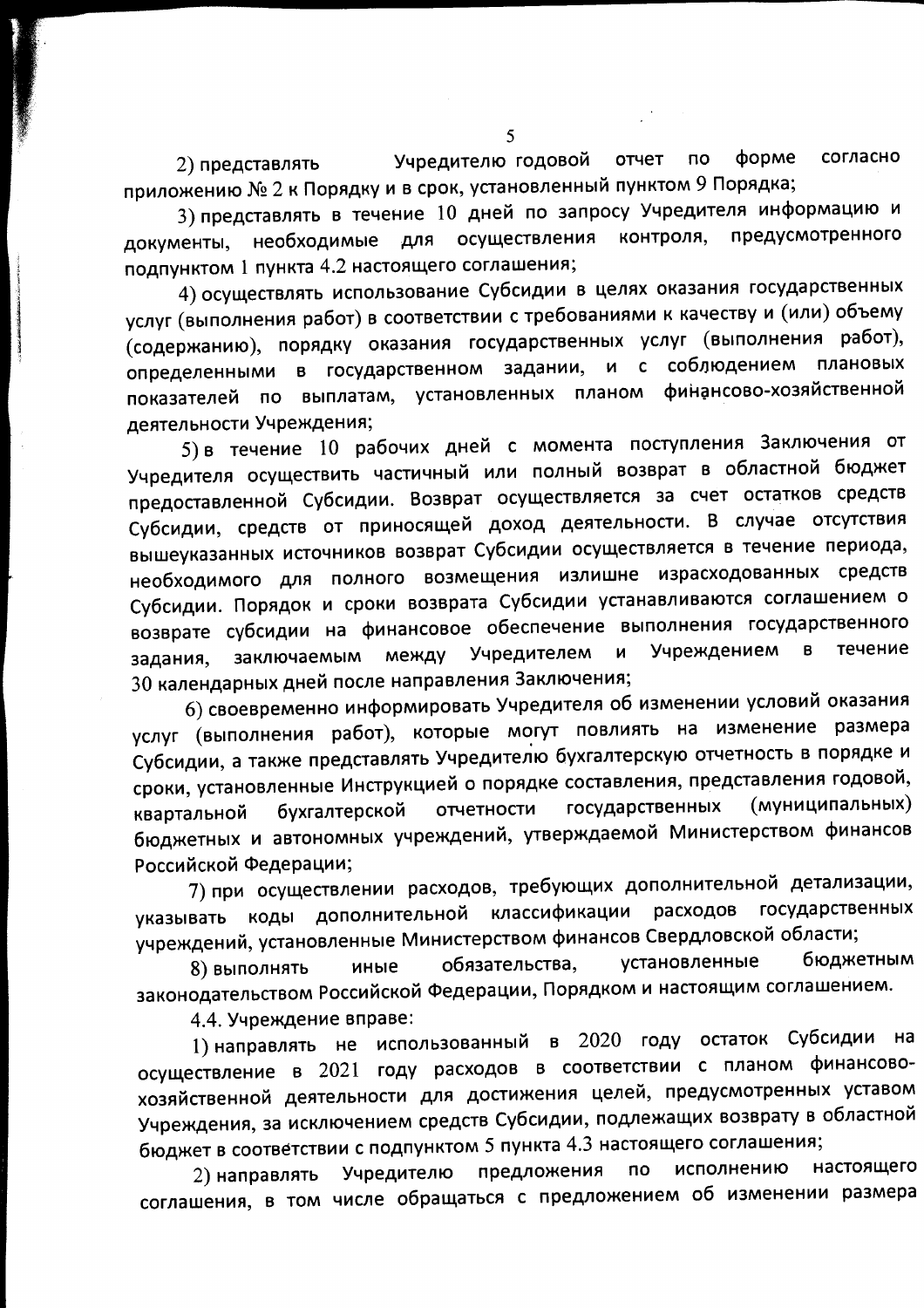даты перечисления части Субсидии в связи с Субсидии  $\mathbf{M}$ или периода изменением в государственном задании показателей объема оказываемых государственных услуг (выполняемых работ) либо в случае, если срок окончания проверки квартального отчета об исполнении государственного задания не наступил;

3) обращаться к Учредителю в целях получения разъяснений в связи с исполнением настоящего соглашения;

4) осуществлять иные права, установленные бюджетным законодательством Российской Федерации, Порядком и настоящим соглашением.

### 5. Ответственность Сторон

СВОИХ исполнения неисполнения или ненадлежащего  $5.1. B$ случае обязательств по настоящему соглашению Стороны несут ответственность в соответствии с законодательством Российской Федерации и законодательством Свердловской области.

### 6. Срок действия настоящего соглашения

6.1. Настоящее соглашение вступает в силу с даты подписания обеими Сторонами и действует до 31 декабря 2022 года.

### 7. Заключительные положения

7.1. Расторжение настоящего соглашения осуществляется по соглашению Сторон и оформляется в виде соглашения о расторжении настоящего соглашения, за исключением расторжения в одностороннем порядке, предусмотренного пунктом 7.2 настоящего соглашения.

7.2. Расторжение настоящего соглашения Учредителем в одностороннем порядке возможно в случаях:

реорганизации при ИЛИ 1) прекращения деятельности Учреждения ликвидации;

Субсидии предоставления условий Учреждением 2) нарушения предусмотренных настоящим соглашением.

7.3. Споры, возникающие между Сторонами в связи с исполнением ими путем проведения переговоров настоящего соглашения, решаются документов.  $\prod$ pv протоколов или **ИНЫХ** оформлением соответствующих недостижении согласия споры между Сторонами решаются в судебном порядке в соответствии с законодательством Российской Федерации.

7.4. Настоящее соглашение вступает в силу с даты его подписания лицами имеющими право действовать от имени каждой из Сторон, и действует до полного исполнения Сторонами своих обязательств по настоящему соглашению.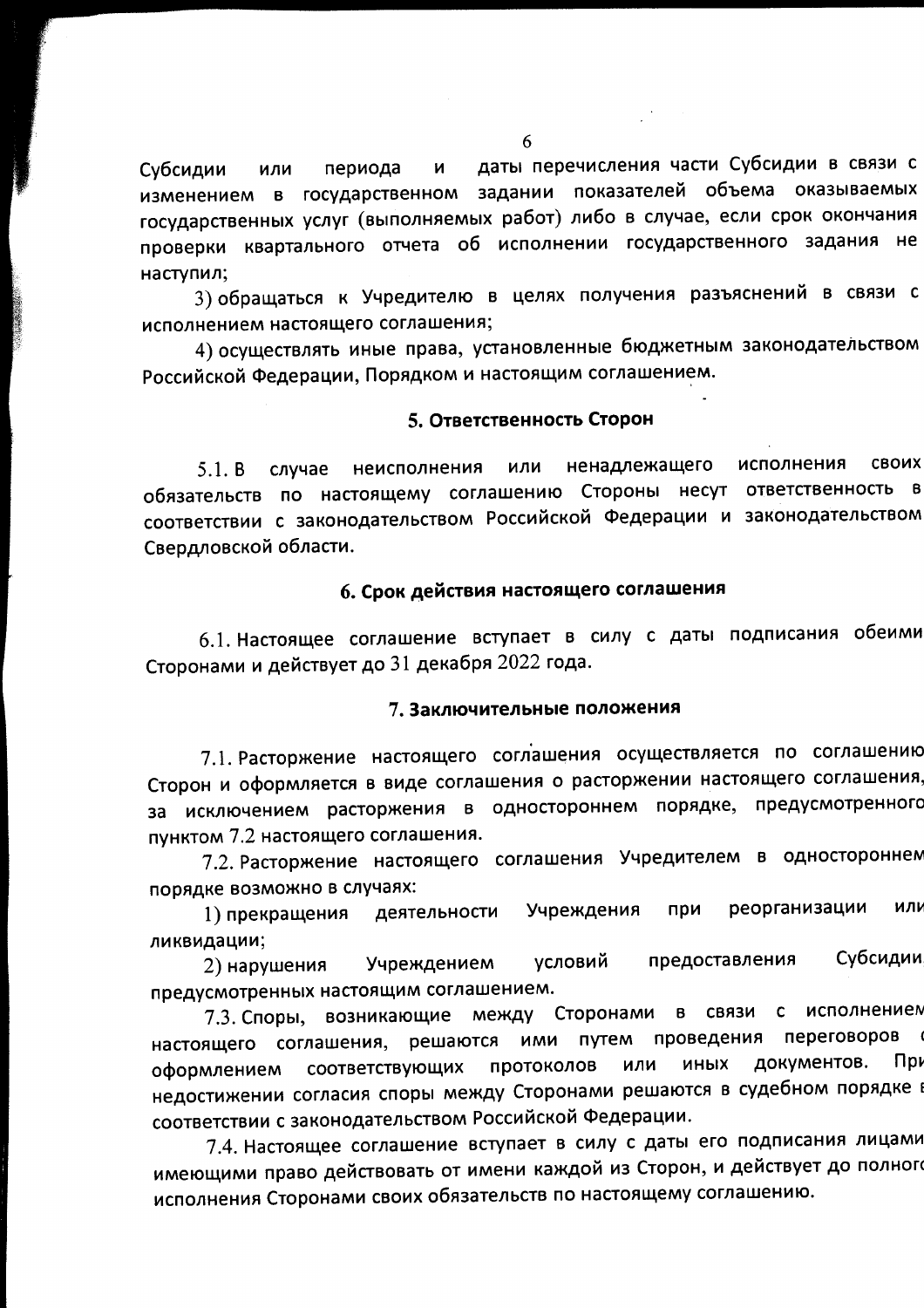настоящего соглашения осуществляется **no** 7.5. Изменение взаимному согласию Сторон в письменной форме в виде дополнений к настоящему являются его неотъемлемой частью. B случаях, соглашению, которые предусмотренных подпунктом 2 пункта 4.2 настоящего соглашения, изменение настоящего соглашения осуществляется в одностороннем порядке по инициативе Учредителя, при этом соглашение считается измененным с момента получения Учреждением письменного уведомления Учредителя.

7.6. Настоящее соглашение составлено в двух экземплярах, имеющих одинаковую юридическую силу, на 9 листах каждое (включая приложения) по одному экземпляру для каждой Стороны.

| Учредитель<br>Министерство образования и<br>молодежной политики Свердловской<br>области<br>Место нахождения: 620075,<br>г. Екатеринбург, ул. Малышева, 33,<br>тел (343) 312-00-04<br>ИНН 6661077317<br>КПП 667101001<br>Банковские реквизиты:                                                                       | Учреждение<br>государственное бюджетное<br>учреждение Свердловской области<br>«Ирбитский центр психолого -<br>педагогической, медицинской и<br>социальной помощи»<br>Место нахождения: 623850,<br>Свердловская область, г. Ирбит,<br>ул. Пролетарская, 16<br>тел. (34355) 6-58-73<br>ИНН 6611004338<br>КПП 667601001<br>Банковские реквизиты:<br>Министерство финансов<br>Свердловской области (ГБУ СО<br>«Ирбитский ЦППМСП»)<br>БИК: 046577001<br>Уральское ГУ Банка России<br>г. Екатеринбург<br>p/c Nº 40601810165773000001<br>л/с № 20012010870<br><b>OKTMO 65739000</b> |
|---------------------------------------------------------------------------------------------------------------------------------------------------------------------------------------------------------------------------------------------------------------------------------------------------------------------|------------------------------------------------------------------------------------------------------------------------------------------------------------------------------------------------------------------------------------------------------------------------------------------------------------------------------------------------------------------------------------------------------------------------------------------------------------------------------------------------------------------------------------------------------------------------------|
| УФК по Свердловской области<br>(Министерство финансов<br>Свердловской области, Министерство<br>образования и молодежной политики<br>Свердловской области)<br>л/с № 02622009880<br>БИК 046577001<br>Уральское ГУ Банка России<br>г. Екатеринбург<br>p/c Nº 40201810400000100001<br>л/с 03012261190<br>OKTMO 65701000 |                                                                                                                                                                                                                                                                                                                                                                                                                                                                                                                                                                              |

8. Платежные реквизиты Сторон



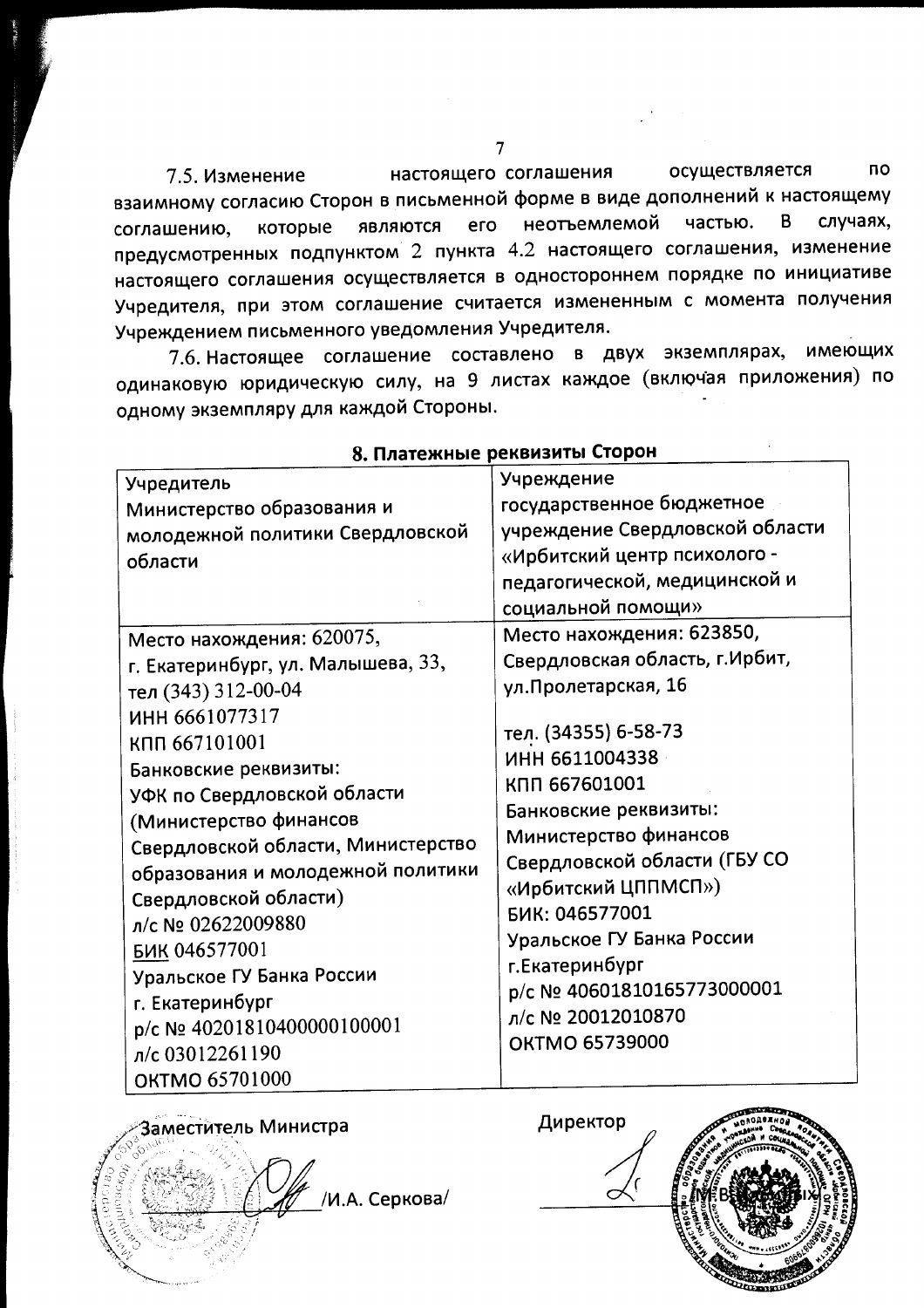### Приложение

к Соглашению о предоставлении субсидии из областного бюджета государственному бюджетному или автономному учреждению Свердловской области на финансовое обеспечение выполнения государственного задания на оказание государственных услуг (выполнение работ)

### ПОРЯДОК

# перечисления и определения размера частей Субсидии

#### 1. І квартал:

не позднее 10 рабочих дней с даты заключения соглашения перечислить не более 25 процентов от общего объема Субсидии;

СІкв ≤ 1/4 Собщ, где:

СІкв - часть Субсидии, подлежащая перечислению Учреждению в I квартале; Собщ - общий объем Субсидии.

### 2. II квартал:

не позднее 10 рабочих дней с момента рассмотрения квартального отчета об исполнении государственного задания перечислить часть Субсидии из расчета:

СПкв = QIкв факт + СИиНПкв, где:

СПкв - часть Субсидии, подлежащая перечислению Учреждению **BO** II квартале;

QIкв факт - часть Субсидии, покрывающая фактический объем оказанных услуг (выполненных работ) за I квартал календарного года;

СИиНПкв - часть Субсидии, покрывающая затраты на уплату налогов, на II квартал календарного года.

#### 3. III квартал:

не позднее 10 рабочих дней с момента рассмотрения квартального отчета об исполнении государственного задания перечислить часть Субсидии из расчета:

СШкв = QШкв факт + СИиНШкв, где:

СШкв - часть Субсидии, подлежащая перечислению Учреждению в III квартале;

QIIкв факт - часть Субсидии, покрывающая фактический объем оказанных услуг (выполненных работ) за II квартал календарного года;

СИиНШкв - часть Субсидии, покрывающая затраты на уплату налогов, на III квартал календарного года.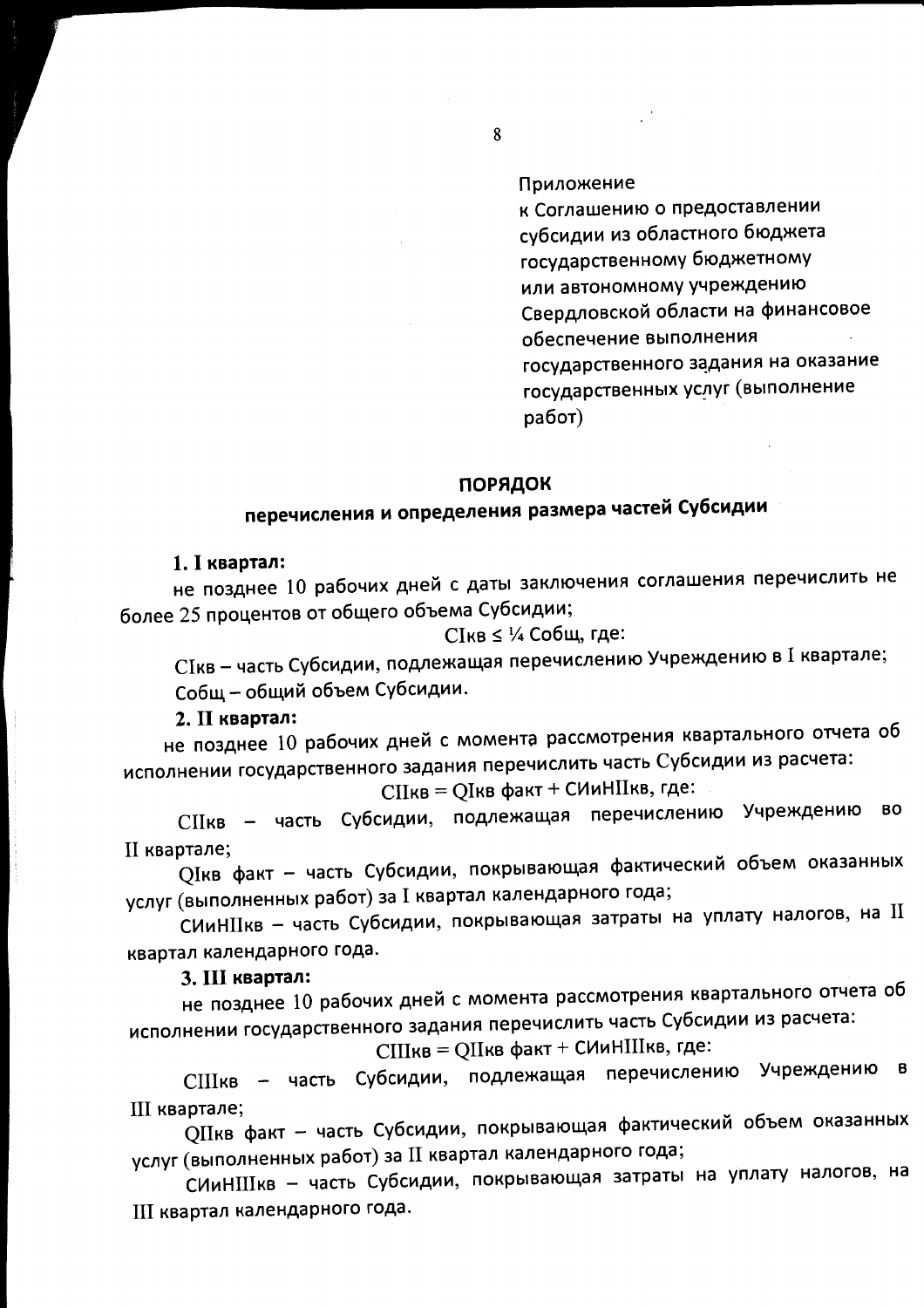### 4. IV квартал:

не позднее 10 рабочих дней с момента рассмотрения квартального отчета об исполнении государственного задания перечислить часть Субсидии из расчета:

CIVкв = QIIIкв факт + СИиНIVкв, где:

СIVкв - часть Субсидии, подлежащая перечислению Учреждению в IV квартале;

QIIIкв факт - часть Субсидии, покрывающая фактический объем оказанных услуг (выполненных работ) за III квартал календарного года;

СИиНIVкв - часть Субсидии, покрывающая затраты на уплату налогов, на IV квартал календарного года.

СIVкв не может быть более оставшейся части Субсидии.

## 5. Оставшаяся часть Субсидии:

не позднее 30 декабря текущего года перечислить часть Субсидии из расчета: Сост = Собщ - СІкв - СІІкв - СІІІкв - СІVкв, где:

Сост - оставшаяся часть Субсидии, подлежащая перечислению в текущем

году.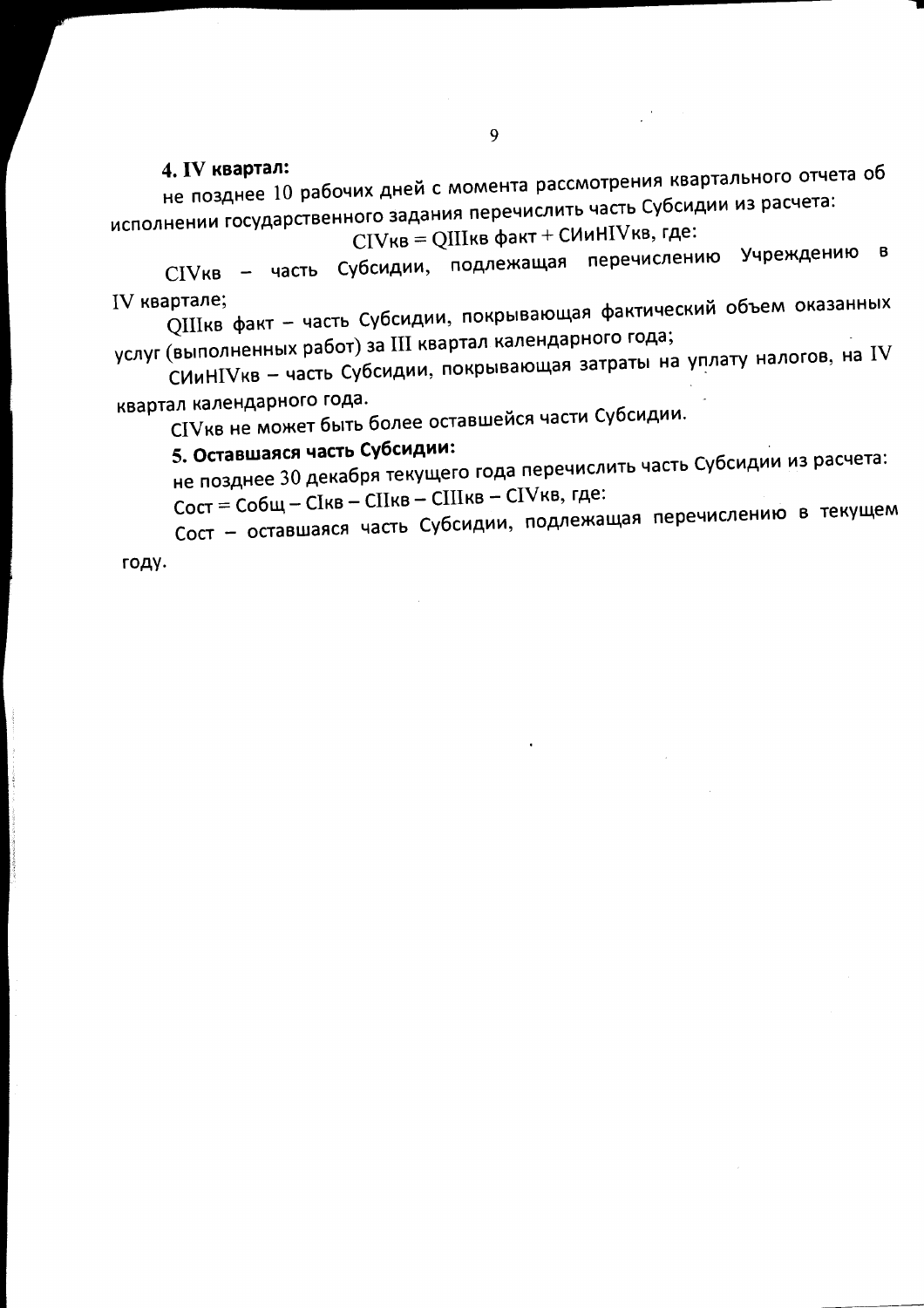### Дополнительное соглашение № 1 к Соглашению о предоставлении субсидии из областного бюджета государственному бюджетному или автономному учреждению Свердловской области на финансовое обеспечение выполнения государственного задания на оказание государственных услуг (выполнение работ) от 27 января 2020 года № 214

г. Екатеринбург

«ЗО» января 2020 года

Министерство образования и молодежной политики Свердловской области (далее -Учредитель), в лице Заместителя Министра образования и молодежной политики Свердловской области Ирины Андреевны Серковой, действующего на основании Доверенности от 25.06.2019 № 07/21 с одной стороны, и государственное бюджетное учреждение Свердловской области «Ирбитский центр психолого-педагогической, медицинской и социальной помощи» (далее -Учреждение), в лице директора Маргариты Васильевны Ильиных, действующего на основании Устава, с другой стороны, далее именуемые Стороны, заключили настоящее дополнительное соглашение № 1 к Соглашению о предоставлении субсидии из областного бюджета государственному бюджетному или автономному учреждению Свердловской области на финансовое обеспечение выполнения государственного задания на оказание государственных услуг (выполнение работ) от 27 января 2020 года № 214 (далее - дополнительное соглашение № 1) о нижеследующем.

абзац второй ошибкой внести изменение  $\overline{B}$ технической 1.  $\mathbf{B}$ связи  $\mathbf c$ пункта 2.2. Соглашения о предоставлении субсидии из областного бюджета государственному бюджетному или автономному учреждению Свердловской области на финансовое обеспечение выполнения государственного задания на оказание государственных услуг (выполнение работ) от 27.01.2020 № 214 (далее - Соглашение от 27.01.2020 № 214), изложив его в следующей редакции:

«2.2. Субсидия предоставляется в пределах лимитов бюджетных обязательств, доведенных Учредителю как получателю средств областного бюджета по кодам классификации расходов бюджетов Российской Федерации (далее - коды БК), в следующем размере:

в 2020 году 012 0709 1221213100 611 - 21 376 712,00 (Двадцать один миллион триста семьдесят шесть тысяч семьсот двенадцать рублей 00 копеек) рублей;

в 2021 году 012 0709 1221213100 611 - 21 376 712,00 (Двадцать один миллион триста семьдесят шесть тысяч семьсот двенадцать рублей 00 копеек) рублей;

в 2022 году 012 0709 1221213100 611 - 21 376 712,00 (Двадцать один миллион триста семьдесят шесть тысяч семьсот двенадцать рублей 00 копеек) рублей».

2. Настоящее дополнительное соглашение № 1 вступает в силу с момента подписания Сторонами и является неотъемлемой частью Соглашения от 27.01.2020 № 214.

3. Настоящее дополнительное соглашение составлено в двух экземплярах, имеющих одинаковую юридическую силу, по одному экземпляру для каждой стороны.

образования Министерство  $\overline{M}$ молодежной политики Свердловской области

бюджетное государственное Свердловской области учреждение центр психолого-«Ирбитский медицинской педагогической,  $\overline{u}$ сониальной помощи»



иректор М.В.Ильиных/  $\Pi$